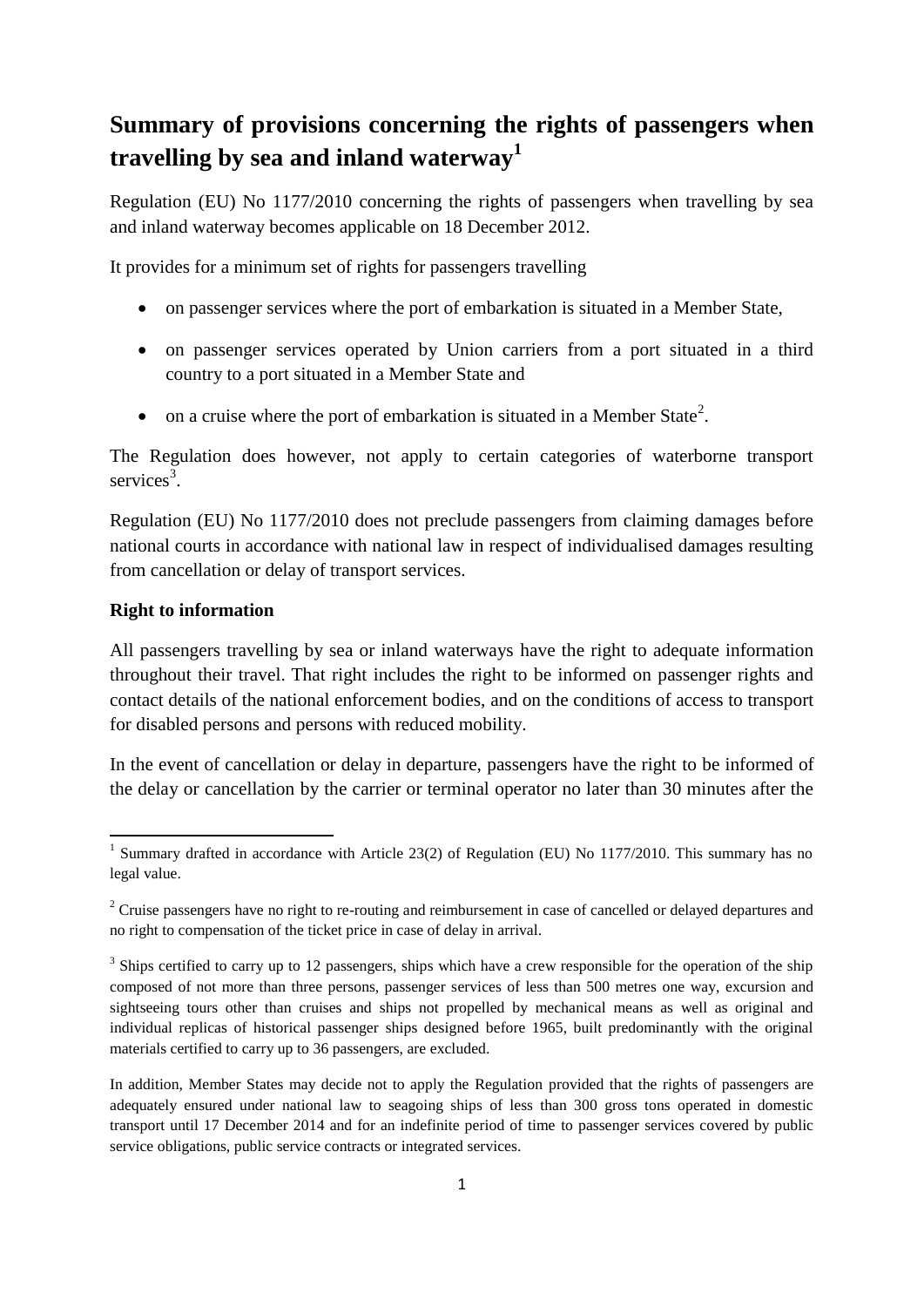scheduled time of departure and of the estimated departure and arrival time as soon as that information becomes available.

## **Right to non-discriminatory contract conditions**

All persons have the right not to be discriminated directly or indirectly based on their nationality or the place of the establishment of the carrier or ticket vendor within the Union when purchasing tickets of waterborne passenger transport services and cruises.

### **Right to care and assistance**

In case of delay of more than 90 minutes or cancellation of a passenger service or cruise, and where reasonably possible, passengers shall be offered free of charge snacks, meals or refreshments in reasonable relation to the waiting time.

Where the delay or cancellation of a departure necessitates one or more additional nights of stay for the passenger, he or she shall be offered adequate accommodation free of charge on board or ashore by the carrier and transport to and from the port terminal to the place of accommodation. Where a carrier proves that the cancellation or delay is caused by weather conditions endangering the safe operation of the ship, he is relieved of the obligation to offer free accommodation.

The passenger is not entitled to assistance by the carrier, if he or she was informed of the cancellation or delay before the purchase of the ticket or where the cancellation or delay is caused by the fault of the passenger.

## **Right to re-routing and reimbursement in case of cancellation or delay of departure**

In case of a delay of more than 90 minutes as compared to the scheduled time of departure or cancellation of a passenger service, passengers have a right to choose between

- re-routing to the final destination at no additional cost at the earliest opportunity under comparable conditions and
- reimbursement of the ticket price combined, where relevant, with a free of charge return service at the earliest opportunity to the first point of departure set out in the transport contract.

## **Right to request partial compensation of the ticket price in case of delay in arrival to the final destination**

Passengers may request the compensation of 25% of the ticket price from the carrier, where the delay in arrival to the final destination exceeds

- 1 hour in case of a scheduled journey of up to 4 hours;
- 2 hours in case of a scheduled journey of more than 4 hours, but not exceeding 8 hours;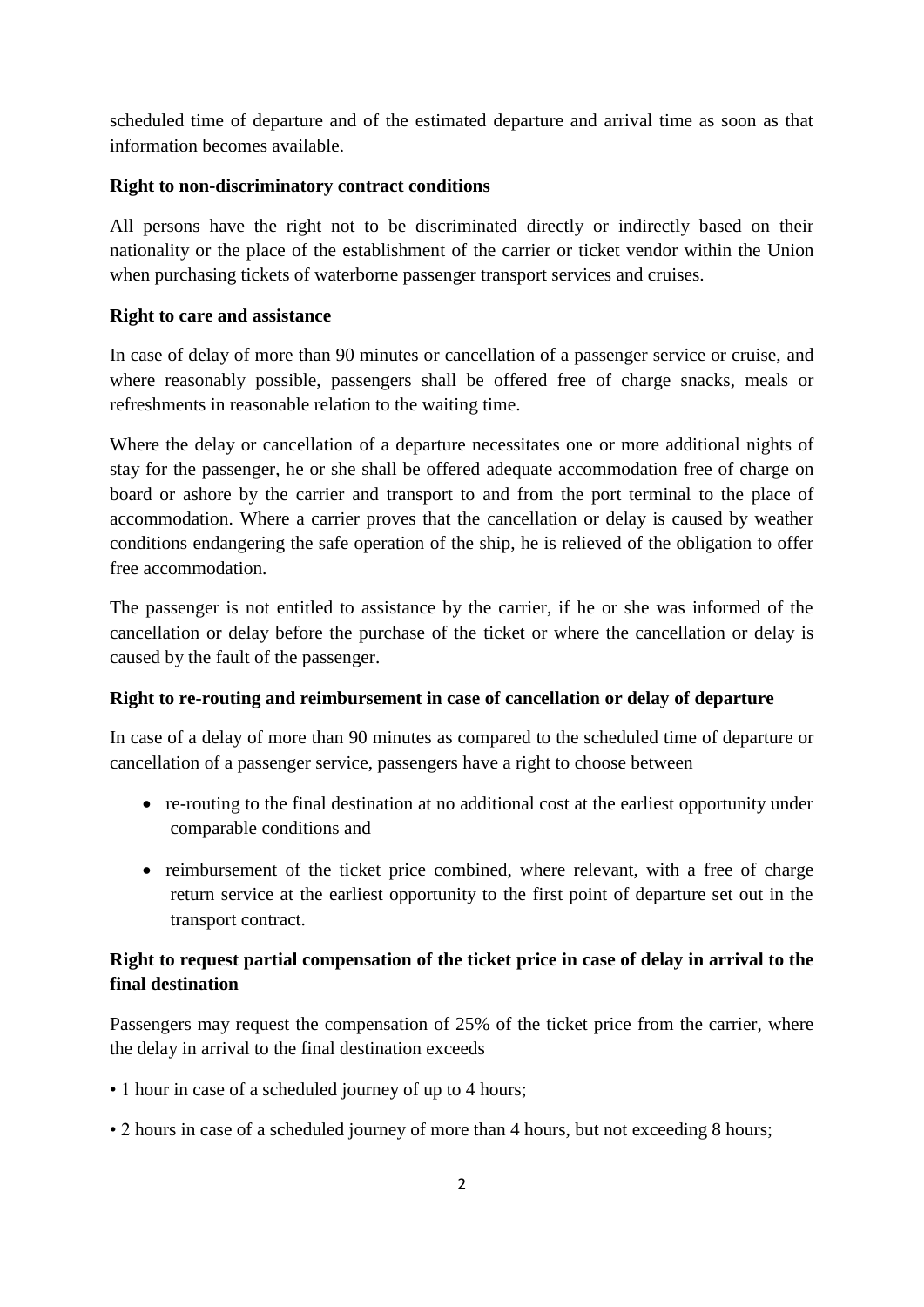- 3 hours in case of a scheduled journey of more than 8 hours, but not exceeding 24 hours; or
- 6 hours in case of a scheduled journey of more than 24 hours.

Passengers may request the compensation of 50% of the ticket price from the carrier, where the delay in arrival to the final destination exceeds

- 2 hours in case of a scheduled journey of up to 4 hours;
- 4 hours in case of a scheduled journey of more than 4 hours, but not exceeding 8 hours;
- 6 hours in case of a scheduled journey of more than 8 hours, but not exceeding 24 hours; or
- 12 hours in case of a schedule journey of more than 24 hours.

The carrier is however relieved of the obligation to pay compensation to passengers in case of delay in arrival, if he proves that the delay resulted from weather conditions endangering the safe operation of the ship or from extraordinary circumstances hindering the performance of a passenger service which could not have been reasonably avoided.

**Rights of disabled passengers and passengers with reduced mobility**: besides the general passenger rights, disabled persons and persons with reduced mobility have the following rights when travelling by waterborne transport so as to provide them with a right to transport on an equal footing with other passengers:

## **(a) right to access to transport for disabled persons and persons with reduced mobility without any discrimination**

Carriers, travel agents and tour operators may not refuse to accept a reservation, to provide a ticket or to embark persons on the grounds of their disability or reduced mobility.

Where it is not possible to carry a disabled person or a person with reduced mobility on board a ship for safety reasons or due to the impossibility of embarkation resulting from the design of the ship or port infrastructure and equipment, carriers, travel agents and tour operators have to make all reasonable efforts to propose the person concerned an acceptable alternative transport. Disabled persons and persons with reduced mobility who hold a reservation, who have notified the carrier of their specific needs but are still denied boarding may choose between reimbursement and re-routing, the latter being conditional on the fulfilment of safety requirements.

Carriers, travel agents or tour operators may not ask disabled persons or persons with reduced mobility to pay a higher cost for reservations or tickets. Tickets and reservations shall be offered to the disabled persons or persons with reduced mobility under the same conditions as to other passengers.

The carriers and terminal operators shall have in place non-discriminatory access conditions for the transport of disabled persons, persons with reduced mobility and accompanying persons.